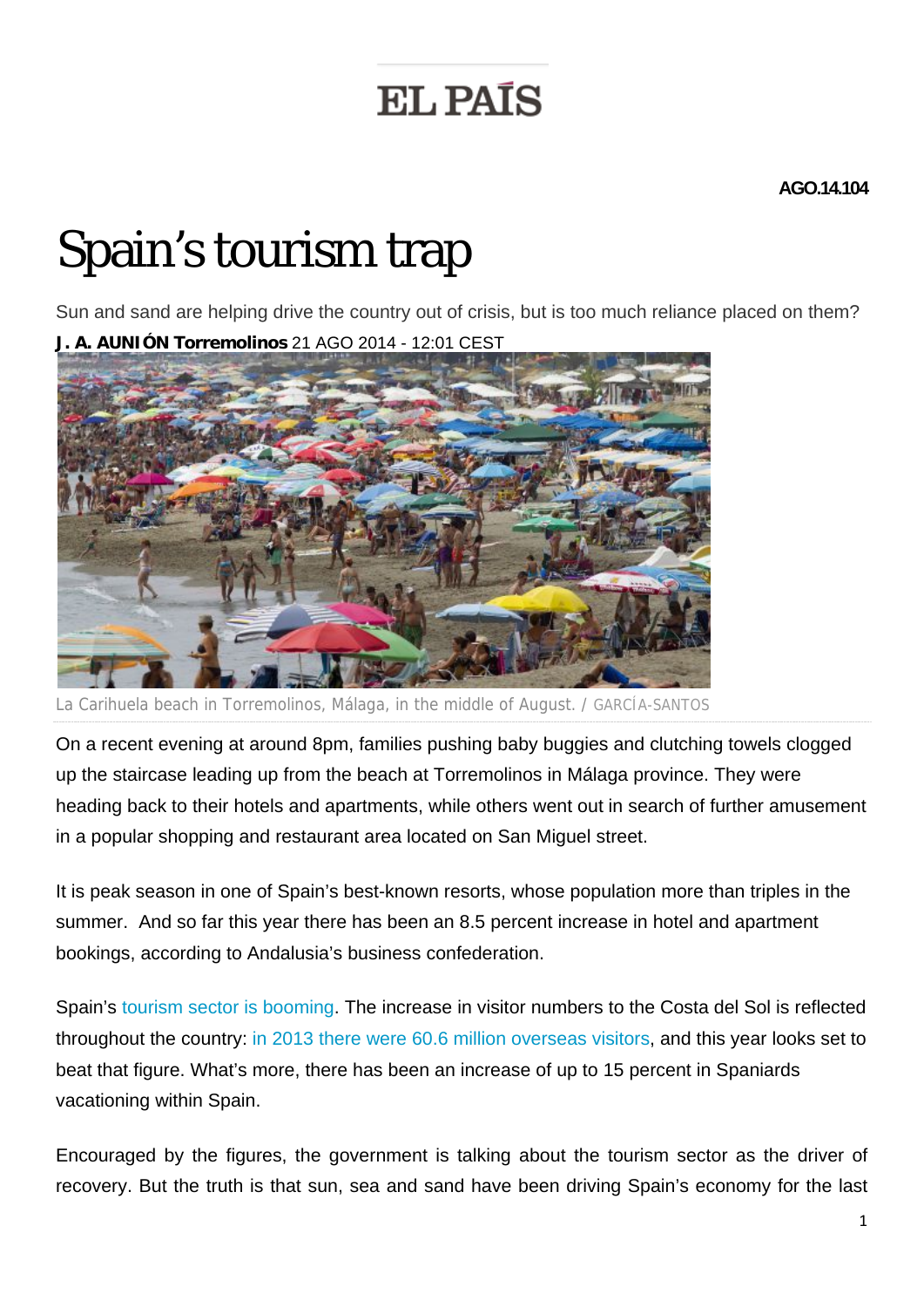half-century. As early as a decade ago there was already talk about the need to find alternatives to generate quality jobs and growth, because apart from in the Canary Islands, tourism in Spain remains a summer phenomenon, creating demand for temporary jobs between June and September. But nothing seems to have changed.

## In figures

**Economic impact**. The tourism sector generated 10.9 percent of Spanish GDP in 2012, and 11.9 percent of jobs. **Number of visitors**. Spain received 60.7 million overseas visitors in 2013, a record that is expected to be beaten this year with 63 million arrivals.

**Global destination**. These 60.6 million visitors make Spain the third most-visited tourism destination in the world after France and the United States. Spain occupies second place in terms of foreign revenue: the sector earned €45 billion in 2013.

**Europeans**. Britain: 23.6 percent; Germany: 16.3 percent; France: 15.7 percent.

**Beaches**. Andalusia, the Balearic Islands, the Canaries, Catalonia and Valencia attract 84.3 percent of visitors.

**Domestic visitors**. Around 55 percent of overnight stays are by Spaniards. Numbers have grown by up to 15 percent following a four-year-long decline.

Up to June, tourism created 65,309 new jobs, a 4.6 percent increase over the same period in 2013. But as Pablo Beramendi, a lecturer in political science at Duke University in the US, points out, these jobs create little tax or social security revenue. He says that Spain is still trapped by shortterm economic cycles, and suffers from inequality and low productivity: "The problem is that the other things required for sustainable growth are not being done: in fact R+D, health and education spending are being cut."

"There is no denying that sun and beaches are still our strong point, and attract three out of four tourists," says a Tourism Ministry spokesman, noting at the same time that there has been a 15 percent increase in visitor numbers to inland areas. Spain's tourism industry contributes 10.9 percent of GDP and employs 12 percent of the

workforce, while making a major contribution to the balance of payments: "The tourism surplus for 2013 was three times the size of the  $\epsilon$ 11.6 billion trade deficit," says the ministry.

"With the crisis, there has been a return to whatever works, which is sun and beaches at low prices," says Ricard Santomá, head of Ramon Llull University's Sant Ignaci tourism school.

Spain has benefited from the instability in other low-cost destinations such as Egypt and Tunisia, says Miguel Sánchez, who owns a four-star hotel in Torremolinos.

Jens Kristian Steen Jacobsen of Stavanger University in Norway agrees that Spain's reputation as a place where people are out on the streets until late into the night, and where foreign tourists are